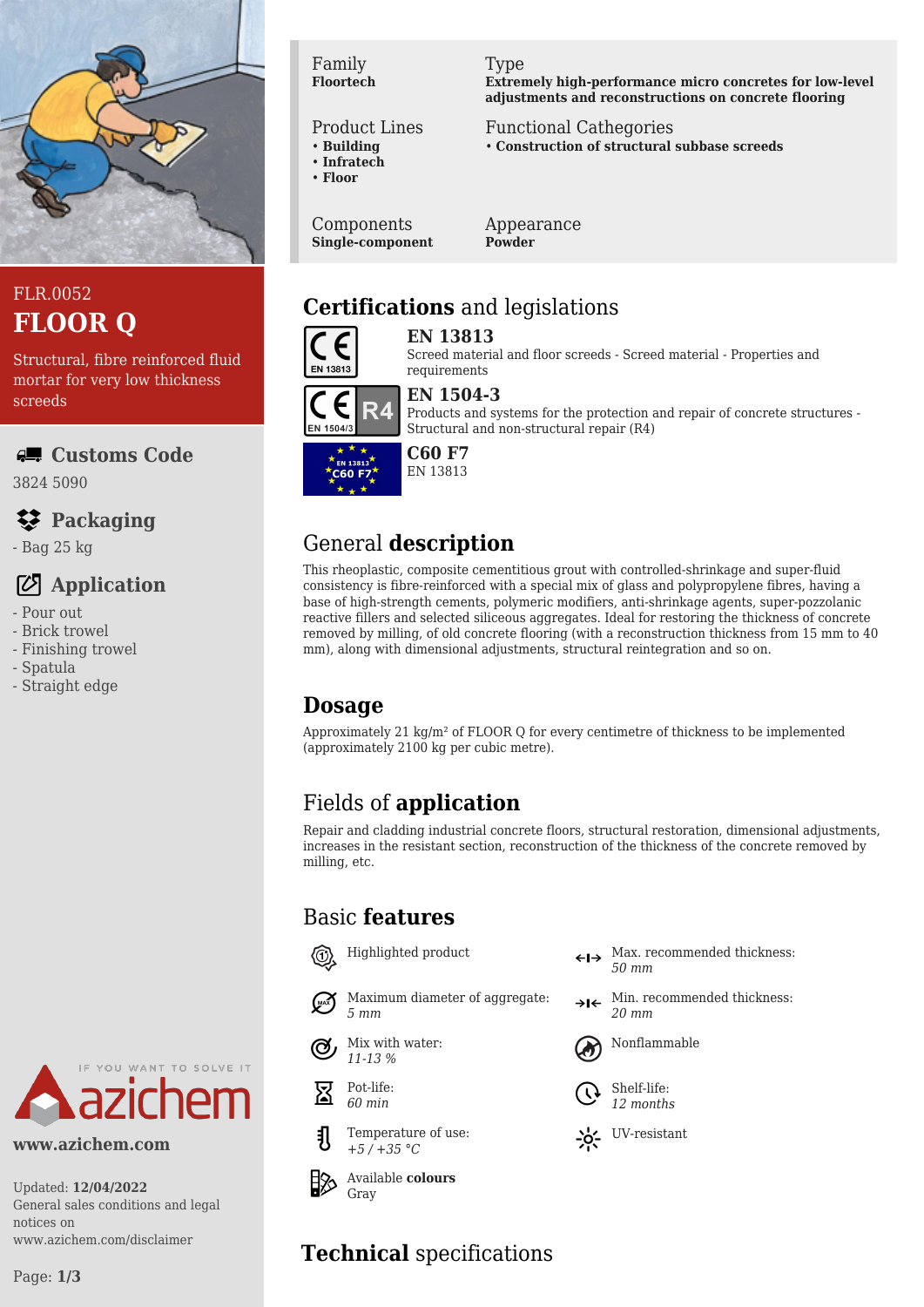*Bonding force (UNI EN 1015-12)*: 2.0 N/mm² *Capillary absorption (UNI EN 13057)*: 0.36 kg•h^0.5/m² *Compressive strength after 01 day (UNI EN 1015-11)*: > 30 N/mm² *Compressive strength after 28 days (UNI EN 1015-11)*: > 65 N/mm² *Density (UNI EN 1015-6)*: 2300 kg/m³ *Flexural strength after 28 days (UNI EN 1015-11)*: > 9 N/mm² *Flexural strength at 01 day (UNI EN 1015-11)*: > 5 N/mm² *Static elastic modulus (EN 13412)*: 28000 N/mm² *Wear resistance (UNI EN 13892-3)*: 6.5 cm<sup>3</sup>/50cm<sup>2</sup>

#### Tools **cleansing Applicable** on

• Water • Concrete • Floor screed

#### Substrate **preparation**

The surfaces of application should be clean and free of any soiling, crumbling and non-adhering parts, dust, etc., saturated with water.

In the case of surfaces to be rebuilt after milling, the areas of reconstruction will have to be in as regular a shape as possible (as similar to a square as possible); the thickness should be as homogeneous as possible; finally the section of the pre-existing flooring to be filled should be reminiscent of the shape of a trapezium which widens toward the bottom (this is in order to anchor the "patch" perfectly in the seat of reconstruction and to avoid its detachment, given the slightly expansive properties of the product).

#### **Instructions** for use

It is necessary to provide a suitable bonding bridge between the part to be reconstructed and the reconstruction material. There are 2 alternative ways of doing this:

- Roll out the specific epoxy primer on the prepared surface, using a roller or a brush, for structural construction joints SYNTECH RGS.

- Prepare adequate additional reinforcement, parallel to the bottom of the reconstruction, consisting of electrowelded mesh (2 mm wire, 5x5 cm mesh) at a distance from the bottom of half the thickness, attached to the bottom itself by "L"-shaped steel bars, with improved adhesion and a diameter of 8 mm, inserted in holes and secured by expansive cement micromortar GROUT MICRO-J or polyester resin in a two-compartment extrudable cartridge PROFIX.

For the preparation of the mortar insert 2/3 of the total mix water in the mixer, gradually add the product and the remaining water, until you obtain a uniform mix of the desired consistency. Pour the mixture prepared in the seat of reconstruction, prop it up and level it until it is perfectly smooth.

#### **Storage** and preservation

Store the product in its original packing, in a fresh and dry environment, avoiding frost and direct sunlight. Inadequate storage of the product may result in a loss of rheological performance. Protect from humidity.



**www.azichem.com**

Updated: **12/04/2022** General sales conditions and legal notices on www.azichem.com/disclaimer